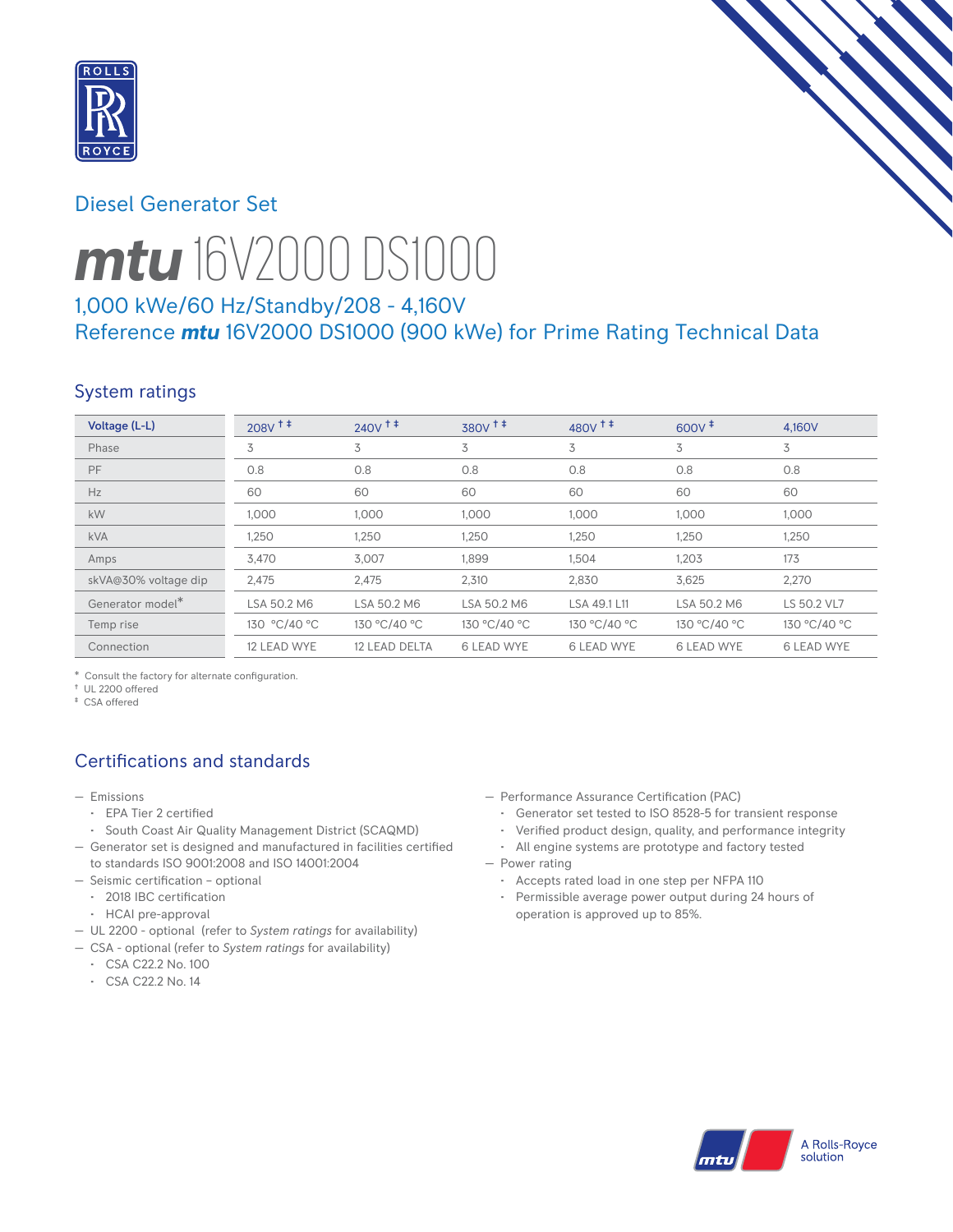## Standard features \*

- Single source supplier
- Global product support
- Two (2) Year/3,000 Hour Basic Limited Warranty
- 16V2000 diesel engine
	- 35.7 liter displacement
	- Common rail fuel injection
- 4-cycle
- Complete range of accessories
- Cooling system
	- Integral set-mounted
	- Engine-driven fan

## Standard equipment \*

#### Engine

- Air cleaners
- Oil pump
- Oil drain extension and shut-off valve
- Full flow oil filter
- Closed crankcase ventilation
- Jacket water pump
- Inter cooler water pump
- Thermostats
- Blower fan and fan drive
- Radiator unit mounted
- Electric starting motor 24V
- Governor electronic isochronous
- Base structural steel
- SAE flywheel and bell housing
- Charging alternator 24V
- Battery rack and cables
- Flexible fuel connectors
- Flexible exhaust connection
- EPA certified engine

### **Generator**

- NEMA MG1, IEEE, and ANSI standards compliance for temperature rise and motor starting
- Sustained short circuit current of up to 300% of the rated current for up to 10 seconds
- Self-ventilated and drip-proof
- Superior voltage waveform
- Digital, solid state, volts-per-hertz regulator
- Brushless alternator with brushless pilot exciter
- 4 pole, rotating field
- 130 °C maximum standby temperature rise
- 1-bearing, sealed
- Flexible coupling
- Full amortisseur windings
- 125% rotor balancing
- 3-phase voltage sensing
- $\pm$  0.25% voltage regulation no load to full load
- 100% of rated load one step
- 5% maximum total harmonic distortion
- Generator
	- Brushless, rotating field generator
	- 2/3 pitch windings
	- AREP supply to regulator
	- 300% short circuit capability
- Digital control panel(s)
	- UL recognized, CSA Certified, NFPA 110
	- Complete system metering
	- LCD display

### Digital control panel(s)

- Digital metering
- Engine parameters
- Generator protection functions
- Engine protection
- CANBus ECU Communications
- Windows®-based software
- Multilingual capability
- Communications to remote annunciator
- Programmable input and output contacts
- UL recognized, CSA certified, CE approved
- Event recording
- IP 54 front panel rating with integrated gasket
- NFPA 110 compatible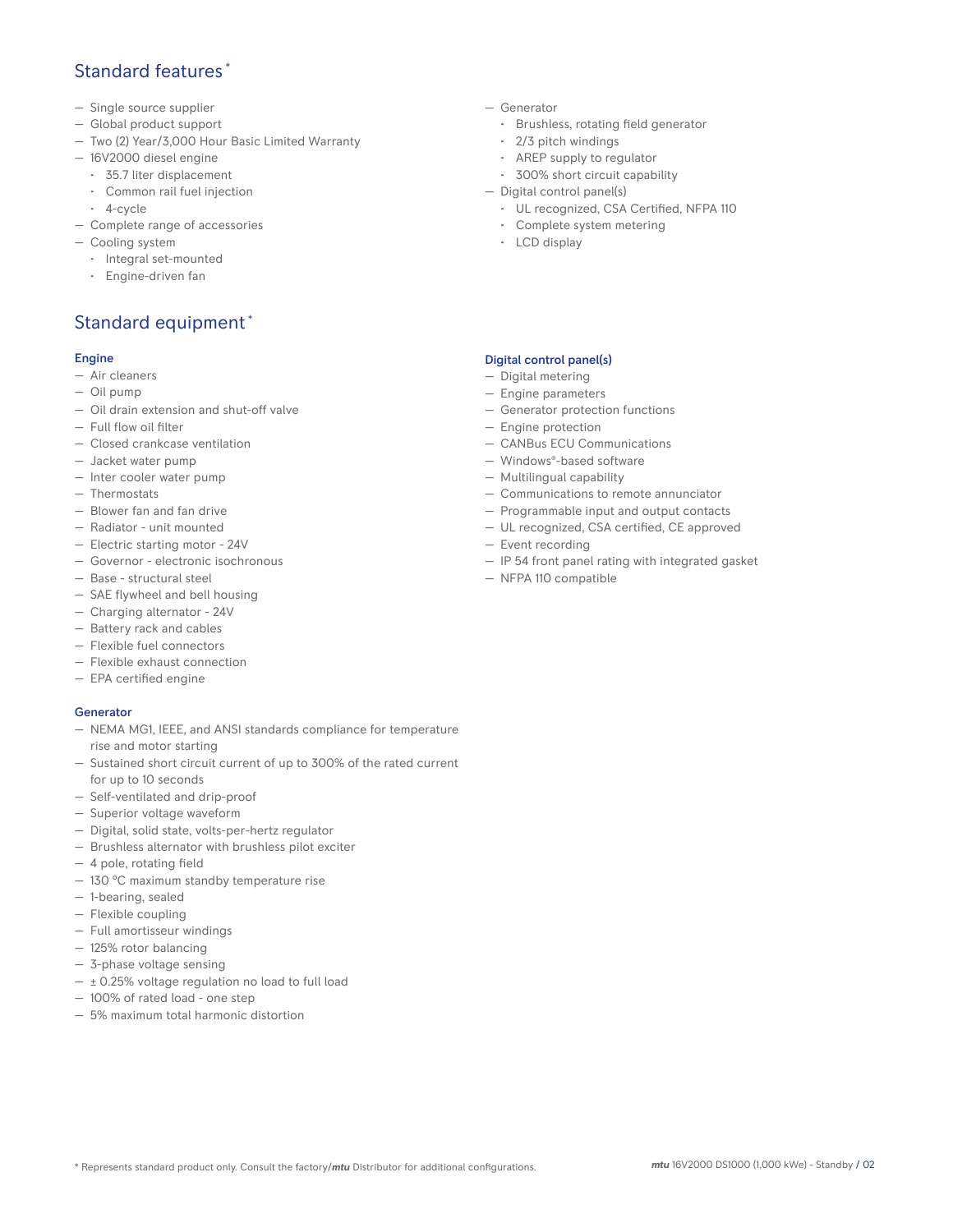# Application data

#### Engine

| Manufacturer                                                                                                    | mtu                           |
|-----------------------------------------------------------------------------------------------------------------|-------------------------------|
| Model                                                                                                           | 16V2000G86S                   |
| Type                                                                                                            | 4-cycle                       |
| Arrangement                                                                                                     | $16-V$                        |
| Displacement: $L$ (in <sup>3</sup> )                                                                            | 35.7 (2,179)                  |
| Bore: cm (in)                                                                                                   | 13.5(5.3)                     |
| Stroke: cm (in)                                                                                                 | 15.6(6.1)                     |
| Compression ratio                                                                                               | 16:1                          |
| Rated rpm                                                                                                       | 1.800                         |
| Engine governor                                                                                                 | electronic isochronous (ADEC) |
| Maximum power: kWm (bhp)                                                                                        | 1,371 (1,839)                 |
| Steady state frequency band                                                                                     | ± 0.25%                       |
| Air cleaner                                                                                                     | dry                           |
|                                                                                                                 |                               |
| the contract of the contract of the contract of the contract of the contract of the contract of the contract of |                               |

## Liquid capacity

| Total oil system: L (gal)             | 114(30.1) |
|---------------------------------------|-----------|
| Engine jacket water capacity: L (gal) | 70 (18.5) |
| After cooler water capacity: L (gal)  | 25(6.6)   |
| System coolant capacity: L (gal)      | 188 (50)  |
|                                       |           |

### Electrical

| 24    |
|-------|
| 2.800 |
| 8D    |
|       |
|       |

### Fuel system

| Fuel supply connection size    | #12 JIC $37^\circ$ male |
|--------------------------------|-------------------------|
| Fuel return connection size    | #12 JIC $37^\circ$ male |
| Maximum fuel lift: m (ft)      | 5(16)                   |
| Recommended fuel               | diesel #2               |
| Total fuel flow: L/hr (gal/hr) | 1.500 (396)             |
|                                |                         |

#### Fuel consumption

| At 100% of power rating: L/hr (gal/hr)<br>At 75% of power rating: L/hr (gal/hr)<br>At 50% of power rating: L/hr (gal/hr) | 276 (73)<br>211(56)<br>146 (38) |
|--------------------------------------------------------------------------------------------------------------------------|---------------------------------|
| Cooling - radiator system                                                                                                |                                 |
| Ambient capacity of radiator: °C (°F)<br>Maximum restriction of cooling air:                                             | 50 (122)                        |
| intake and discharge side of radiator: kPa (in. H <sub>2</sub> O)                                                        | 0.12(0.5)                       |
| Water pump capacity: L/min (gpm)                                                                                         | 783 (207)                       |
| After cooler pump capacity: L/min (gpm)                                                                                  | 258 (68)                        |
| Heat rejection to coolant: kW (BTUM)                                                                                     | 444 (25,272)                    |
| Heat rejection to after cooler: kW (BTUM)<br>Heat radiated to ambient: kW (BTUM)                                         | 293 (16,677)<br>91 (5,289)      |
| Fan power: kW (hp)                                                                                                       | 49 (65.7)                       |
|                                                                                                                          |                                 |
| Air requirements                                                                                                         |                                 |
| Aspirating: *m <sup>3</sup> /min (SCFM)                                                                                  | 102 (3,602)                     |
| Air flow required for radiator                                                                                           |                                 |
| cooled unit: *m <sup>3</sup> /min (SCFM)                                                                                 | 1,709 (60,350)                  |
| Remote cooled applications; air flow required for                                                                        |                                 |
| dissipation of radiated generator set heat for a                                                                         |                                 |
| maximum of 25 °F rise: *m <sup>3</sup> /min (SCFM)                                                                       | 338 (11,925)                    |
| * Air density = 1.184 kg/m <sup>3</sup> (0.0739 lbm/ft <sup>3</sup> )                                                    |                                 |
| <b>Exhaust system</b>                                                                                                    |                                 |
| Gas temperature (stack): °C (°F)                                                                                         | 505 (941)                       |
| Gas volume at stack temperature: m <sup>3</sup> /min (CFM)                                                               | 270 (9,535)                     |
| Maximum allowable back pressure at                                                                                       |                                 |
| outlet of engine, before piping: kPa (in. H <sub>2</sub> 0)                                                              | 8.5(34.1)                       |

outlet of engine, before piping: kPa (in.  ${\sf H}_{_2}$